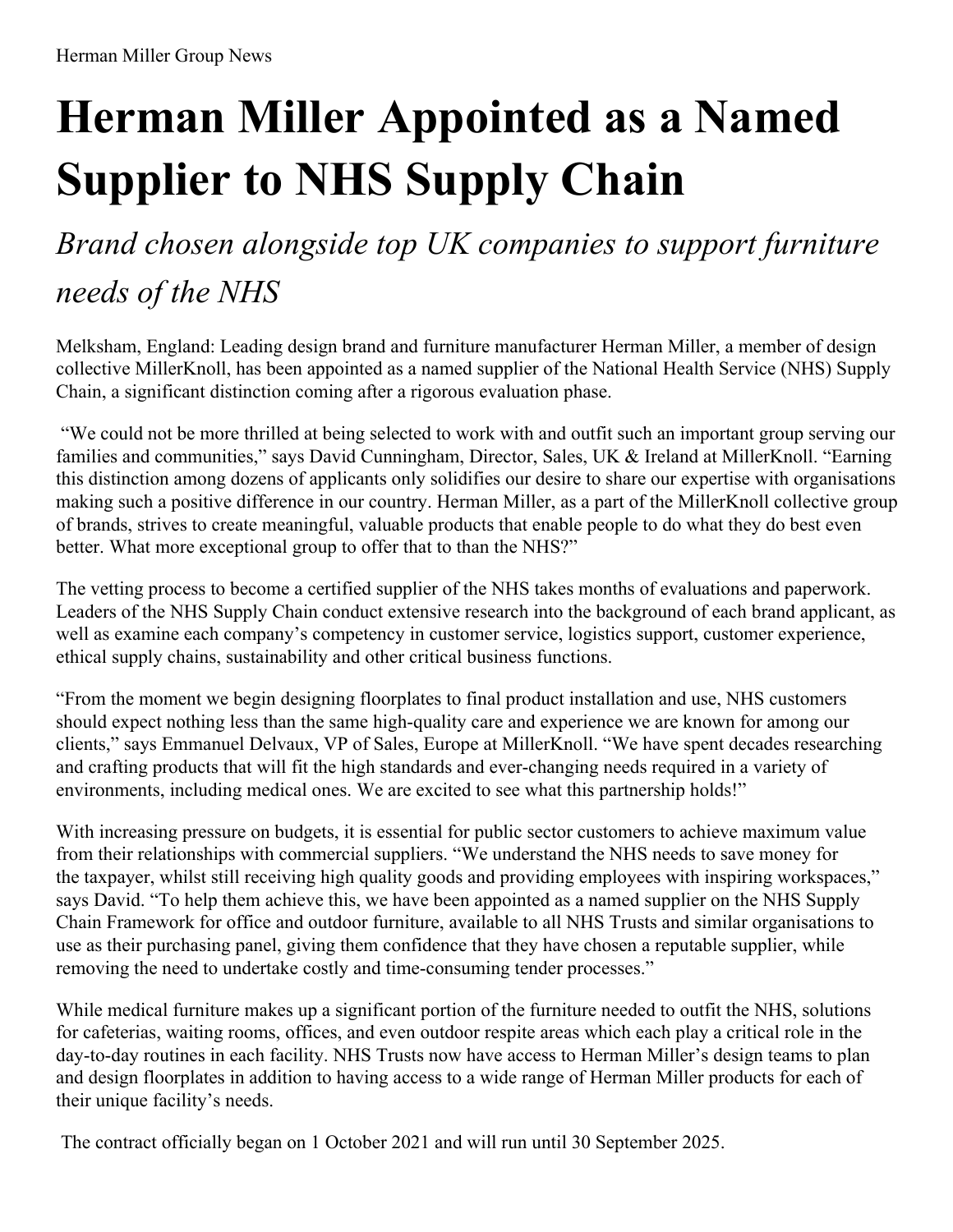### **About Herman Miller**

Herman Miller is a globally recognised leader in design. Since its inception in 1905, the company's innovative, problem-solving designs and furnishings have inspired the best in people. Herman Miller is guided by an enduring legacy of design, innovation, and social good. In 2021, Herman Miller and Knoll created MillerKnoll, a collective of dynamic brands that comes together to design the world we live in.

#### **About MillerKnoll**

MillerKnoll is a collective of dynamic brands that comes together to design the world we live in. Powering the world's most dynamic design brands, MillerKnoll includes Herman Miller and Knoll, plus Colebrook Bosson Saunders, DatesWeiser, Design Within Reach, Edelman Leather, Fully, Geiger, HAY, Holly Hunt, Maars Living Walls, Maharam, Muuto, naughtone, and Spinneybeck|FilzFelt. Together we are redefining modern design for the 21st century and changing the world for the better. As MillerKnoll, we form an unparalleled platform from which to imagine a more sustainable, caring, and beautiful world for everyone.

### **About NHS Supply Chain**

NHS Supply Chain manages the sourcing, delivery and supply of healthcare products, services and food for NHS trusts and healthcare organisations across England and Wales.

Managing more than 8 million orders per year, across 94,000 order points and under 17,500 locations. NHS Supply Chain delivers over 28 million lines of picked goods to the NHS annually and our systems consolidate orders from over 930 suppliers, saving trusts time and money in removing duplication of overlapping contracts.

NHS Supply Chain aims to deliver savings of £2.4 billion back into the NHS by 2023/2024, leveraging the buying power of the NHS to drive savings and provide a standardised range of clinically assured, quality products at the best value through a range of specialist buying functions. Its aim is to leverage the buying power of the NHS to negotiate the best deals from suppliers and deliver savings back into NHS frontline services.

There are 11 specialist buying functions, known as Category Towers, delivering clinical consumables, capital medical equipment and non-medical products such as food and office solutions. Two enabling services for logistics and supporting technology underpin the model.

Working in partnership with NHS trusts, service providers, and stakeholders, NHS Supply Chain aims to:

 $\bullet$ 

Anchor the business on the needs of the NHS by supporting NHS trusts to deliver safe and excellent patient care and through continuing to build the services the NHS needs.

Further strengthen the resilience of the supply chain by continuing to invest in key tools and capacity that build resilience and performance, across the end to end supply chain.

Deliver clinically assured, safe products that support improved outcomes for patients and users.